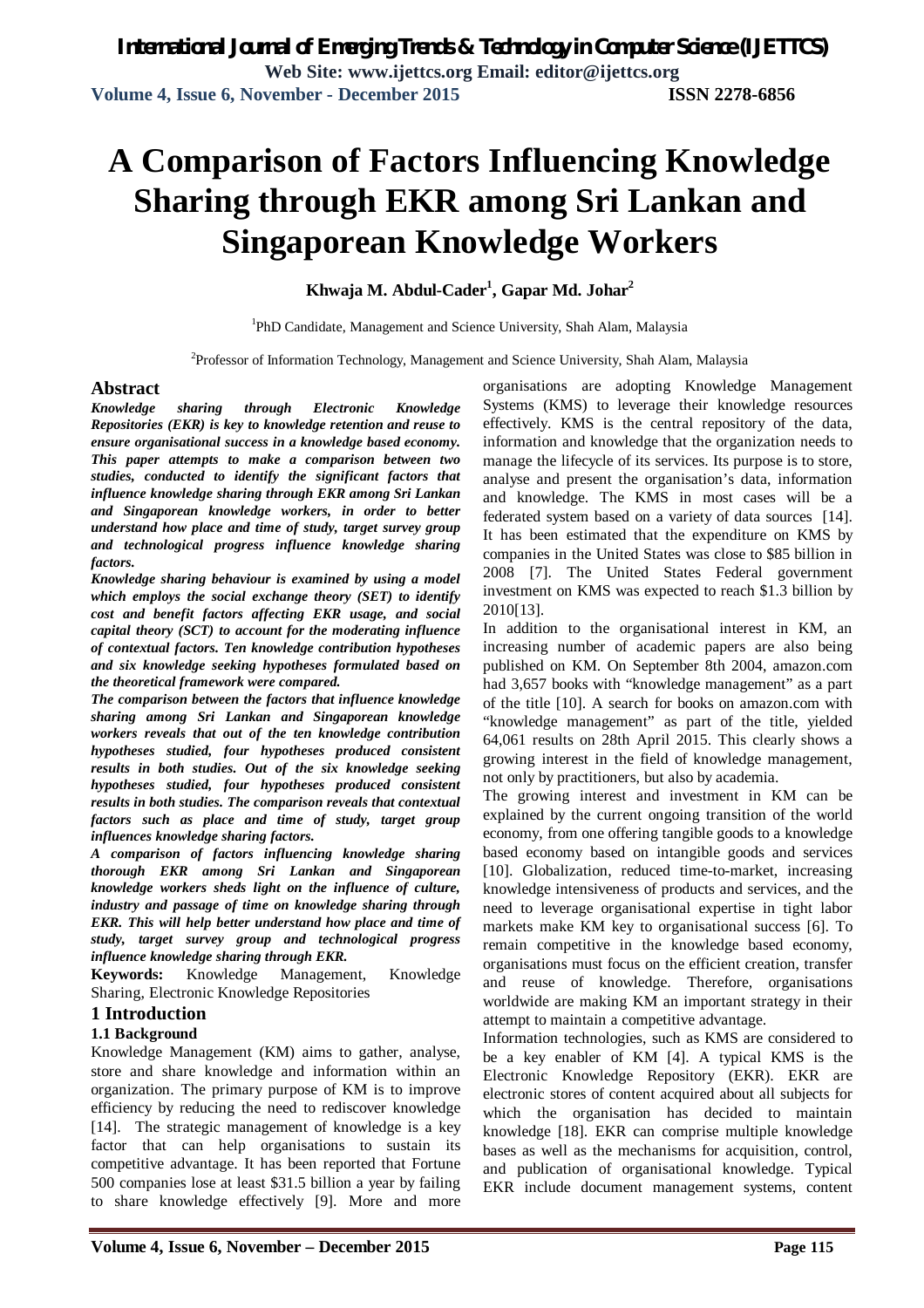# **Volume 4, Issue 6, November - December 2015 ISSN 2278-6856**

management systems, company intranet, wiki, organisational shared folders etc.

The process of knowledge sharing through EKR involves knowledge workers contributing knowledge to populate EKR with content and knowledge workers seeking knowledge from EKR for reuse. Knowledge sharing through EKR can be successful only if knowledge contributors are willing to part with their knowledge and knowledge seekers are willing to reuse the codified knowledge [8]. The distinction between knowledge contributors and seekers is conceptual because the same individual can be a contributor and a seeker depending on the context.

Research has shown that many knowledge management system implementations, such as EKR have been unsuccessful [22], with a failure rate of 50% or higher [3]. There are several reasons why KMS initiatives fail. A study of 423 organisations reported that about 36% of KM initiatives failed due to lack of attention to adoption even when technological infrastructure was in place [17]. Organisations often ignore organizational structure, process capabilities, culture and/or organizational context factors when implementing KM systems or considering the overall health of their information and knowledge sharing environments [5], [11].

Studies have been conducted on the cost and benefit factors that influence knowledge sharing through EKR using the Social Exchange Theory (SET) and Social Capital Theory (SCT). A study was conducted in [15] using SET and SCT theories on knowledge sharing using EKR by Singaporean knowledge workers. Research was conducted in [1], [2] on the factors that influence knowledge sharing through EKR using SET and SCT theories among Sri Lankan IT professionals.

#### **1.2 Research Problem**

The factors that influence knowledge sharing through EKR have been studied in previous research [1], [2], [15]. However, the influence of the place and time of study, target survey group and technological progress on knowledge sharing factors through EKR is not well researched.

This study aims to make a comparison between the factors that influence knowledge sharing through the use of EKR among Sri Lankan and Singaporean knowledge workers. This comparison will help better understand the influence of place and time of study and technological progress on knowledge sharing.

#### **1.3 Research Contribution**

A comparison of factors that influence knowledge sharing through EKR among Sri Lankan and Singaporean knowledge workers will help better understand the influence of factors such as place and time of study, target survey group and technological progress on knowledge sharing through EKR.

#### **1.4 Objectives**

The objective of this study is to make a comparison between the factors influencing knowledge sharing through EKR among Sri Lankan and Singaporean knowledge workers in order to better understand the influence of place and time of study, target survey group and technological progress on knowledge sharing through EKR.

#### **1.5 Scope**

This study will be limited to the study of the factors that influence knowledge sharing through EKR by Sri Lankan and Singaporean knowledge workers.

#### **2 Research Design**

#### **2.1 Theoretical Framework**

The research framework used in the studies [1], [2], [15] is based on the social exchange theory (SET) and the social capital theory (SCT).

SET posits that individuals evaluate alternative courses of action, with the intention of obtaining the greatest benefit, at the lowest cost from any transaction [12].

In [19], the principle for predicting behaviour is expressed as:

#### Behaviour (Profits) = Rewards of interaction  $-$  Costs of interaction

Social capital is defined as, "the sum of the actual and potential resources embedded within, available through, and derived from the network of relationships possessed by an individual or social unit" [20].

This study conceptualizes three components of the relational dimension of social capital, namely trust, prosharing norms, and identification as moderators that will influence the conditions under which the individual cost and benefit factors would impact EKR usage for knowledge contribution.

The constructs from SET and SCT that may affect usage of EKR to contribute knowledge are included in the research model for knowledge contribution. All the independent variables are derived from SET and KM literature and grouped together as individual factors. The dependent variable is the usage of EKR for knowledge contribution. The relationships between certain independent variables and the dependent variable are hypothesized to be moderated by specific SCT factors. The research models used to explain the usage of EKR for knowledge contribution and knowledge seeking are shown in Figure 1 and Figure 2 below.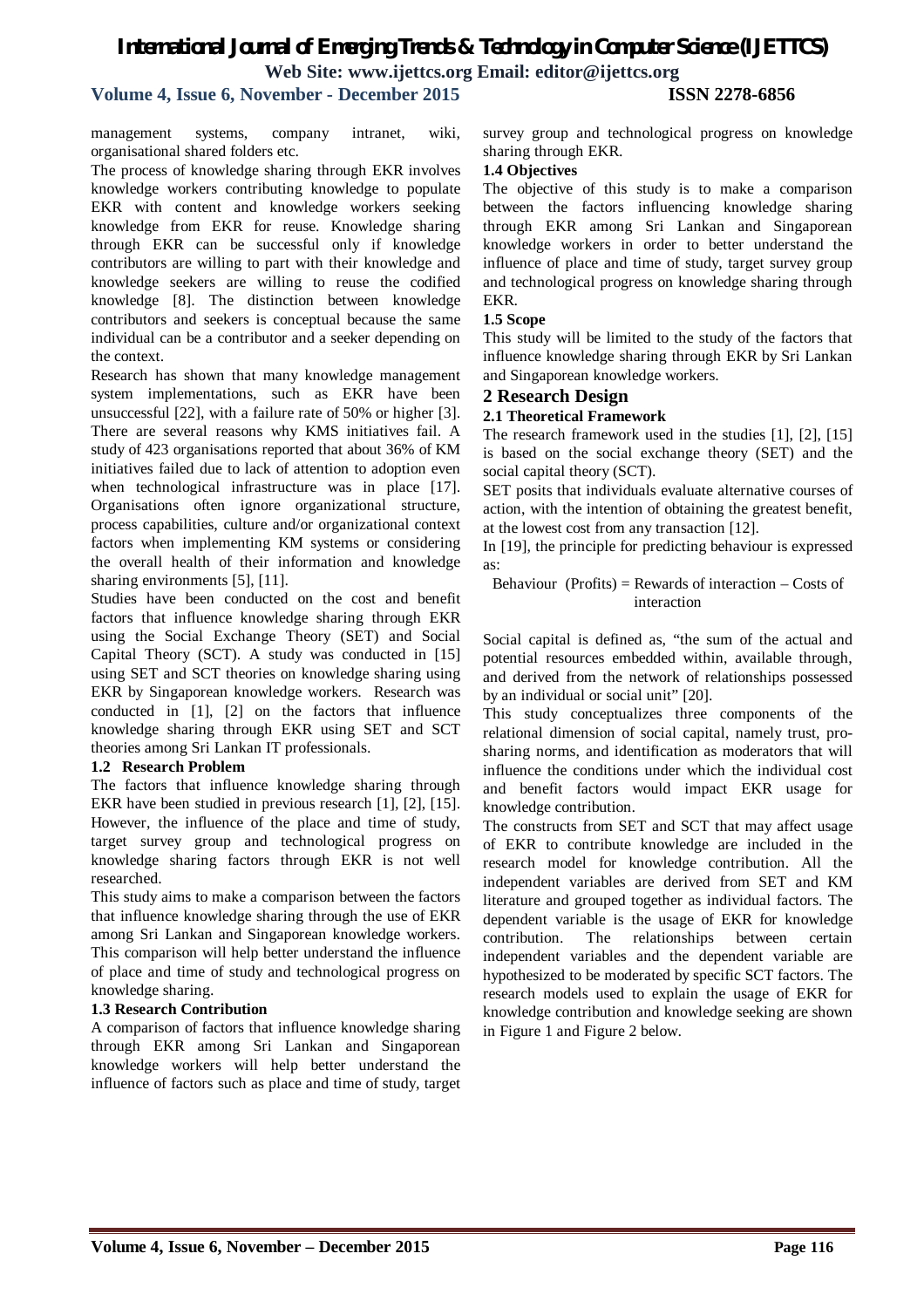**Volume 4, Issue 6, November - December 2015 ISSN 2278-6856**



**Social Capital Factors** 

**Figure 1:** Framework for the Usage of EKR for Knowledge Contribution

#### **Source:** Kankanhalli (2002)

#### **2.2 Knowledge Contribution Hypotheses**

The hypotheses used in the studies [1], [15] about the factors that influence knowledge contribution through EKR based on the theoretical framework (Figure 1) are given below.

#### **2.2.1 Loss of Knowledge Power**

**H1:** The negative relationship between loss of knowledge power and usage of EKR for knowledge contribution will be weaker under conditions of high pro-sharing norms.

#### **2.2.2 Contribution Effort**

**H2:** The negative relationship between contribution effort and usage of EKR for knowledge contribution will be weaker under conditions of high generalized trust.

**H3:** The negative relationship between contribution effort and usage of EKR for knowledge contribution will be weaker under conditions of high pro-sharing norms.

**H4:** The negative relationship between contribution effort and usage of EKR for knowledge contribution will be weaker under conditions of high identification.

#### **2.2.3 Contributor Economic Reward**

**H5:** The positive relationship between contributor economic rewards and usage of EKR for knowledge contribution will be weaker under conditions of high prosharing norms.

**H6:** The positive relationship between contributor economic reward and usage of EKR for knowledge contribution will be stronger under conditions of high identification.

#### **2.2.4 Image**

H7: The relationship between image and usage of EKR for knowledge contribution will be weaker under conditions of high pro-sharing norms.

#### **2.2.5 Reciprocity Benefit**

**H8:** The positive relationship between reciprocity benefit and usage of EKR for knowledge contribution will be weaker under conditions of high pro-sharing norms.

#### **2.2.6 Knowledge Self Efficacy**

**H9:** Knowledge self-efficacy is related to usage of EKR for knowledge contribution.

#### **2.2.7 Enjoyment in Helping Others**

**H10:** Enjoyment in helping others is related to usage of EKR for knowledge contribution.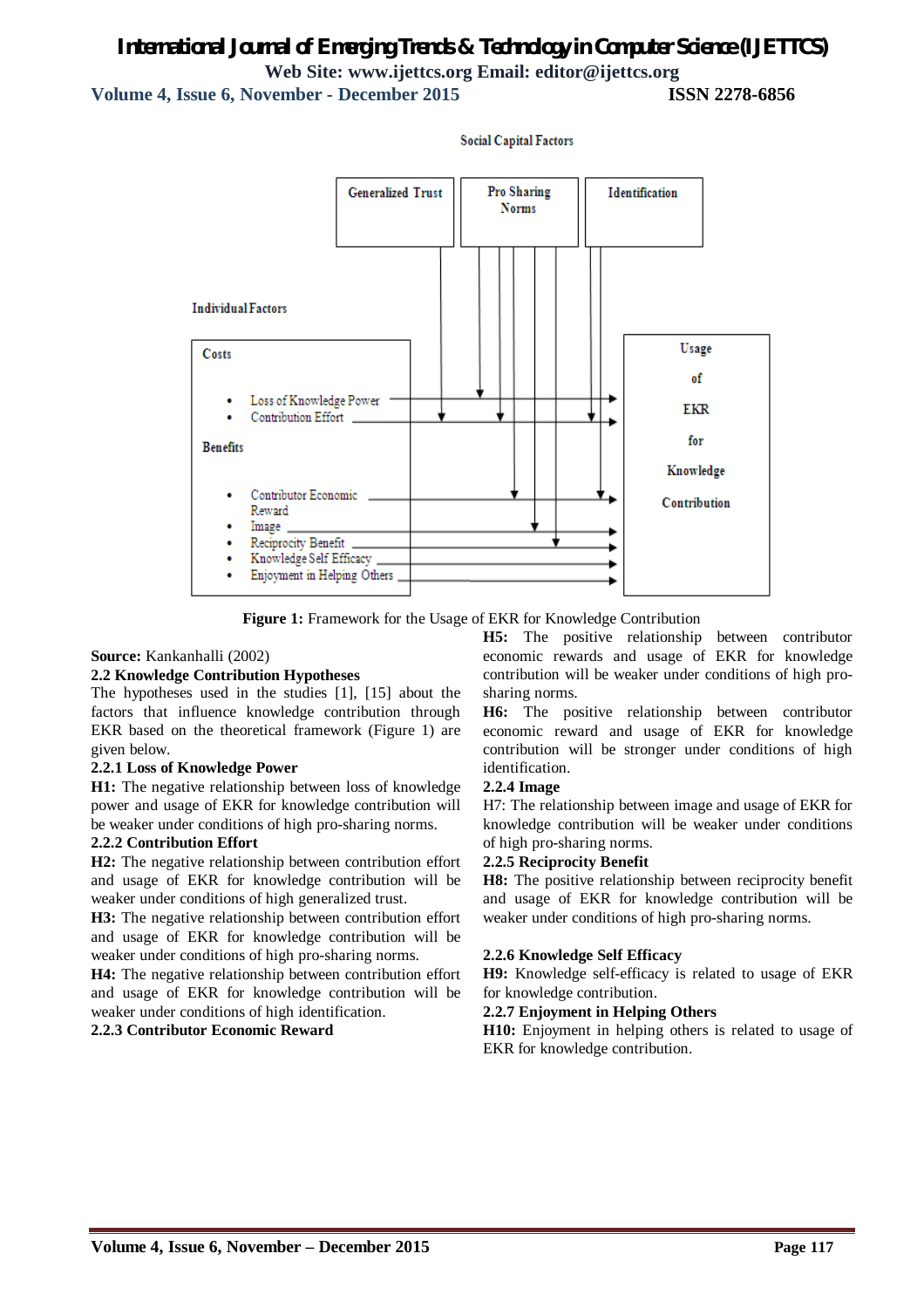**Social Capital Factors** 

**Volume 4, Issue 6, November - December 2015** 



**Figure 2:** Framework for the Usage of EKR for Knowledge Seeking

**Source:** Kankanhalli (2002)

#### **2.3 Knowledge Seeking Hypotheses**

The hypotheses used in the studies [2], [15] about the factors that influence knowledge seeking through EKR based on the theoretical framework (Figure 2) are given below.

#### **2.3.1 Seeker Effort**

**H1:** The negative relationship between seeker effort and usage of EKR for knowledge seeking will be weaker under conditions of high generalized trust.

#### **2.3.2 Future Obligation**

**H2:** The negative relationship between future obligation and usage of EKR for knowledge seeking will be weaker under conditions of high pro-sharing norms.

**H3:** The negative relationship between future obligation and usage of EKR for knowledge seeking will be weaker under conditions of high identification.

#### **2.3.3 Seeker Economic Rewards**

**H4:** The positive relationship between seeker economic rewards and usage of EKR for knowledge seeking will be weaker under conditions of high pro-sharing norms.

#### **2.3.4 Knowledge Growth**

**H5:** The positive relationship between knowledge growth and usage of EKR for knowledge seeking will be weaker under conditions of high pro-sharing norms.

#### **2.3.5 Perceived Utility of Results**

**H6:** Perceived utility of results is positively related to usage of EKR for knowledge seeking.

#### **3. Methodology**

The studies conducted in [1], [2] purposively targeted IT professionals in Sri Lankan IT companies and used an online survey to collect data from the respondents.

The study conducted in [15] targeted knowledge workers belonging to different industries based in Singapore, such as IT, Defence, Education, Research & Development, Real Estate & Construction etc. The survey in [15] was

#### **3.1 Questionnaire Design**

which the respondents filled and returned.

In both studies, the questionnaire used the seven point Likert scale, to collect data from the respondents. The questionnaire items in the form of statements to assess the knowledge contribution/seeking variables and the moderating social capital variables were derived from [15].

conducted by distributing hard copies of the questionnaire,

#### **3.2 Response Rate**

In the studies conducted in [1], [2] a total of 600 purposively selected IT professionals who represent the overall population as accurately as possible were sent email invitations to participate in the survey. After a lapse of four weeks, a total of 207 valid responses were received from 40 different Sri Lankan IT companies. The response rate for this survey was 35% (207 valid responses received out of a total of 600 email invitations sent). The survey included knowledge contribution and knowledge seeking factors.

In the study conducted in [15], two separate surveys were conducted: one to assess the knowledge contribution factors and the other to assess the knowledge seeking factors. A total of 400 contributor survey forms were sent out to 10 organizations and 150 responses were obtained, providing an overall response rate of 37.5% for the knowledge contribution survey. A total of 400 seeker survey forms were sent out to 8 organizations and 160 responses were obtained resulting in an overall response rate of 40%.

#### **4 Analysis and Findins**

#### **4.1 Discussion & Implications**

By referring to Table 1 below, it becomes clear that out of the total of ten hypotheses formulated to study knowledge contribution behaviour through EKR, only four hypotheses produced consistent results in both studies and only one hypothesis was supported by both studies, namely,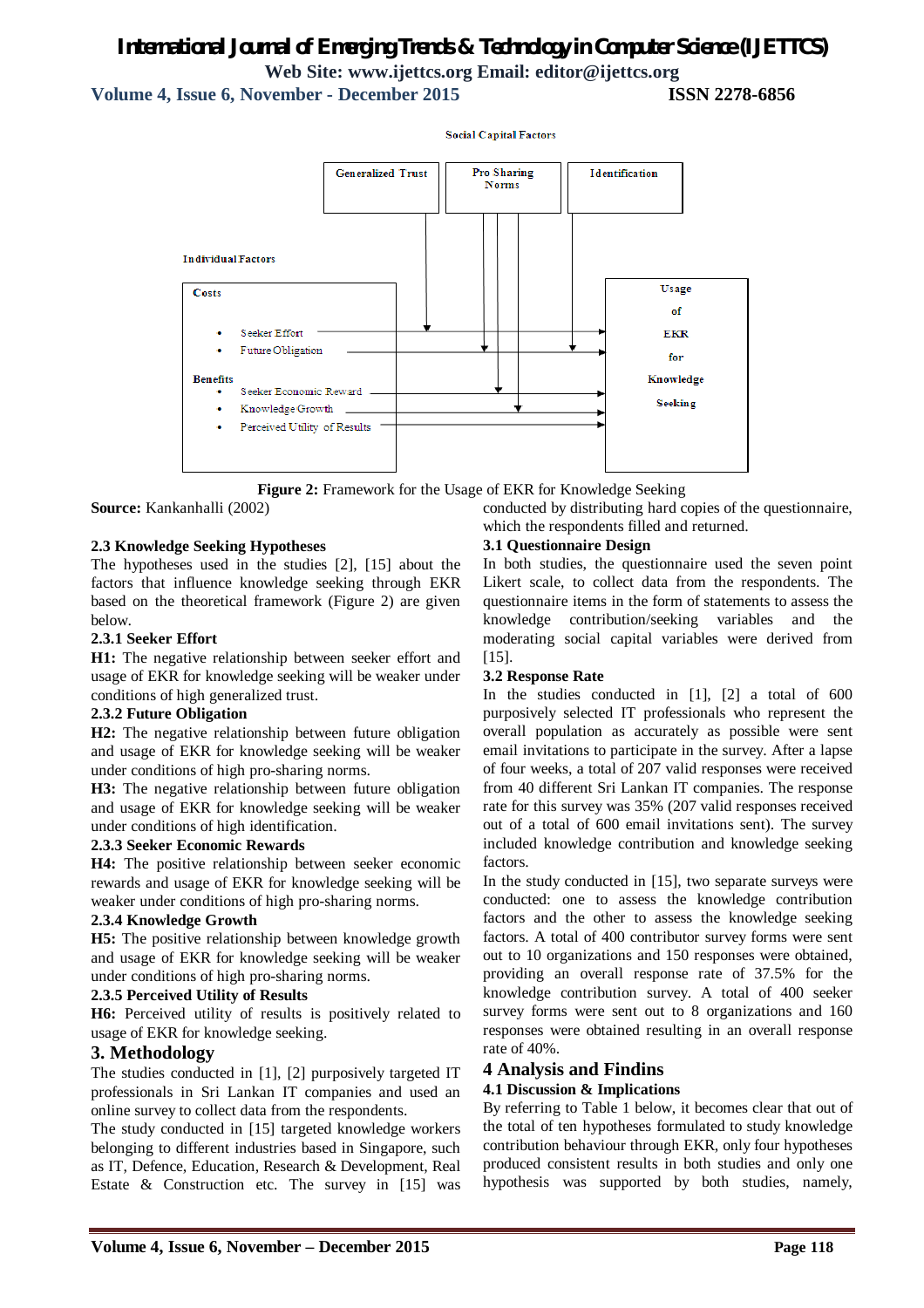### **Volume 4, Issue 6, November - December 2015 ISSN 2278-6856**

Contributor Economic Reward moderated by Identification (CREWxIDEN).

Three hypotheses were not supported by both studies, i.e. Contribution Effort moderated by Pro-sharing Norms (CEFFxPSNM), Contribution Effort moderated by Identification (CEFFxIDEN) and Contributor Economic Reward moderated by Pro-sharing Norms (CREWxPSNM).

The other six hypotheses (LOKPxPSNM, CEFFxGTRU, IMAGxPSNM, RECBxPSNM, KSEFF, and EHLP) produced different results in each of the studies conducted.

**Table 1:** Comparison of Knowledge Contribution Research Results

| <b>Factor</b> | Variable                                         | <b>Hypothesis</b> | Supported<br>in $[15]$ | Supported<br>in [1] |
|---------------|--------------------------------------------------|-------------------|------------------------|---------------------|
| Cost          | Loss<br>οf<br>Knowledge<br>Power<br>(LOKP)       | <b>LOKPxPSNM</b>  | No                     | Yes                 |
|               | Contribution                                     | <b>CEFFxGTRU</b>  | Yes                    | No                  |
|               | Effort                                           | <b>CEFFxPSNM</b>  | No                     | No                  |
|               | (CEFF)                                           | CEFFxIDEN         | No                     | No                  |
|               | Contributor                                      | <b>CREWxPSNM</b>  | No                     | No                  |
|               | Economic<br>Reward<br>(CREW)                     | <b>CREWXIDEN</b>  | Yes                    | Yes                 |
|               | Image<br>(IMAG)                                  | <b>IMAGxPSNM</b>  | No                     | Yes                 |
|               | Reciprocity<br>Benefit<br>Benefit (RECB)         | <b>RECBxPSNM</b>  | Yes                    | No                  |
|               | Knowledge<br>Self<br>Efficacy<br>(KSEF)          | <b>KSEFF</b>      | Yes                    | No                  |
|               | Enjoyment<br>helping<br>lin.<br>others<br>(EHLP) | EHLP              | Yes                    | No                  |

Loss of Knowledge Power moderated by pro-sharing norms (LOKPxPSNM) was not a significant factor in [15], but is a significant factor in [1]. This means that Loss of Knowledge Power is a factor that depends on the mindset of the knowledge worker and is not consistent among all knowledge workers, but would depend on the competiveness of the industry and organisation and the prevalence or absence of a pro-sharing organisational culture among other factors.

Contribution Effort (CEFF) is not a significant factor in [1]. The study in [15] also reveals that Contribution Effort moderated by Pro-sharing norms (CEFFxPSNM) and Identification (CEFFxIDEN) are not significant factors, however it also shows that Contribution Effort moderated by Generalised Trust (CEFFxGTRU) is a significant factor. Based on [1], Contribution Effort had no correlation with knowledge contribution at all. This can be explained by the increasing popularity and user-savviness in using EKR for knowledge contribution in recent years compared to the situation in the early years of 2000.

Contributor Economic Rewards moderated by pro-sharing norms (CREWxPSNM) was not significant in both

studies. However Contributor Economic Rewards moderated by identification (CREWxIDEN) was significant in both studies. This reveals that monetary incentives is an important motivating factor for knowledge contributors and is moderated by identification, i.e. if identification with the organisation is high, it reinforces the positive effect of the monetary incentive [1], [15].

Image, moderated by pro-sharing norms (IMAGxPSNM) was not a significant factor in [15], but is a significant factor in [1]. This means that Image is a factor that depends on the mindset of the knowledge contributor and not all knowledge workers consider this factor to be important.

Reciprocity Benefit (RECBxPSNM), Knowledge Self Efficacy (KSEF) and Enjoyment in helping others (EHLP) were significant factors in [15], but were not significant in [1]. This means that these factors depend on the mind-set of the knowledge contributor and not all knowledge workers consider these factors to be important.

| Table 2: Comparison of Knowledge Seeking Research |
|---------------------------------------------------|
| Results                                           |

| Factor  | Variable                                     | Hypothesis           | Supported in [15] | Supported in [2] |
|---------|----------------------------------------------|----------------------|-------------------|------------------|
| Cost    | Seeker Effort (SEFF)                         | <b>SEFFxGTRU</b>     | No                | No               |
|         | Future                                       | Obligation FOBLxPSNM | No                | No               |
|         | (FOBL)                                       | FOBLXIDEN            | Yes               | No               |
| Benefit | Seeker<br>Economic<br>Rewards (SREW)         | <b>SREWxPSNM</b>     | N <sub>0</sub>    | No               |
|         | Knowledge<br>Growth<br>(SKGW)                | <b>SKGWxPSNM</b>     | Yes               | Yes              |
|         | Perceived<br>Utility<br>0İ<br>Results (PUOR) | <b>PUOR</b>          | Yes               | No               |

From the above table (Table 2), it becomes clear that out of the total of six hypotheses formulated to study knowledge seeking behaviour through EKR, four hypotheses produced consistent results (SEFFxGTRU, FOBLxPSNM, SREWxPSNM, SKGWxPSNM) in both studies and the remaining two hypotheses produce different results (FOBLxIDEN, PUOR).

It is important to note that in [15], three out of six hypotheses were supported, namely, Future Obligation moderated by Identification (FOBLxIDEN), Knowledge Growth moderated by Pro-sharing Norms (SKGWxPSNM) and Perceived Utility of Results (PUOR). In the study conducted in [2], only Knowledge Growth moderated by Pro-sharing norms (SKGWxPSNM) is supported.

This may be due to the widespread use of the EKR for knowledge seeking, which has made only Knowledge Growth a significant factor for knowledge seekers, while Future Obligation (FOBL) and Perceived Utility of Results (PUOR) are no longer significant.

Future Obligation (FOBL) is not a significant factor in this study conducted in 2014, possibly because knowledge seekers are now more used to contributing knowledge and do so willingly and therefore do not consider future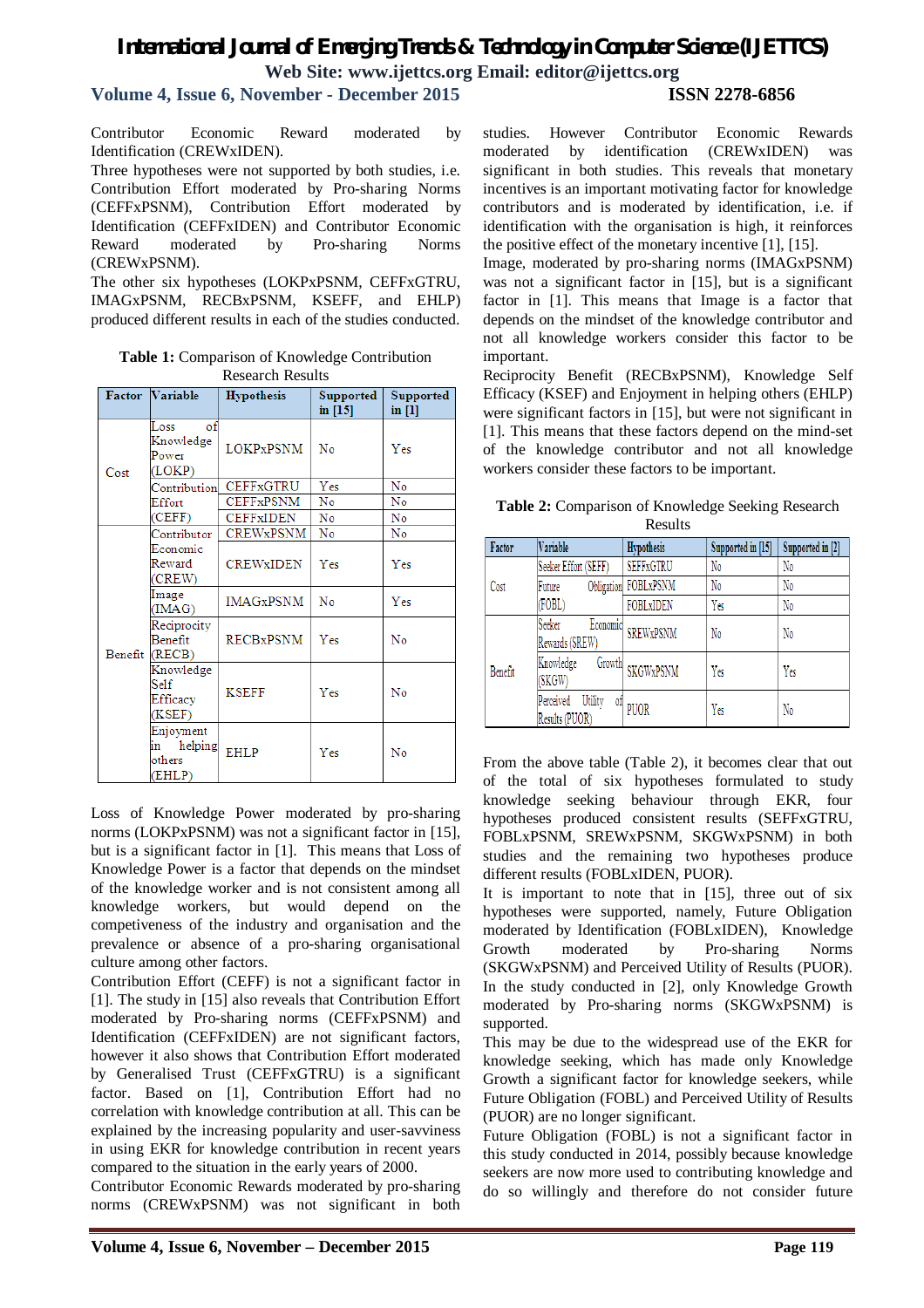# *International Journal of Emerging Trends & Technology in Computer Science (IJETTCS)* **Web Site: www.ijettcs.org Email: editor@ijettcs.org Volume 4, Issue 6, November - December 2015 ISSN 2278-6856**

obligation a hindrance to knowledge seeking as compared

to previous years. Perceived Utility of Results (PUOR) is not a significant factor in the study conducted in [2], possibly due to the increase in usage of the Internet/Intranet for knowledge seeking in 2014 as compared to previous years. During this period many people have learnt to trust and rely on the information provided on these systems, and take for granted that the information is accurate, up-to-date and valuable and therefore the Perceived Utility of Results (PUOR) is no longer a significant factor.

It is interesting to note that the significant factors have reduced from in this study in comparison to [15]. There were five significant knowledge contribution factors in [15], while there are only three significant factors in [2]. There were three significant knowledge seeking factors in [15], while there is only one significant factor in [1]. It seems that with the widespread use of EKR for knowledge sharing, the number of significant factors has reduced. This is possibly because knowledge workers are now more comfortable about knowledge sharing through EKR and therefore are concerned only about a few factors.

It becomes clear that the survey research results can differ due to contextual factors, such as place and time of study, target survey group etc. The survey conducted in [1], [2] targeted Sri Lankan IT professionals and in the study conducted in[15] targeted professionals from various industries based in Singapore. Thus, the difference in the research results in both studies can be attributed to the fact that the studies were conducted over a decade apart and based in two different countries (Sri Lanka and Singapore) and reflect the difference in mind-set, culture and socioeconomic conditions of the two target groups and the effect of the technological advancements that have taken place during the span of over a decade.

#### **4.2 Implications for Practice**

By comparing the knowledge contribution factors it becomes evident that in both studies Contributor Economic Rewards moderated by identification (CREWxIDEN) was significant. This means that monetary incentives is an important motivating factor for knowledge contributors and is moderated by identification, i.e. if identification with the organisation is high, it reinforces the positive effect of the monetary incentive [1], [15]. Since economic rewards is a significant factor in both studies, this reinforces the need to reward knowledge contributors through incentives such an increments, bonuses, promotions etc.

By comparing the knowledge seeking factors it becomes evident that in both studies Knowledge Growth moderated by Pro-sharing Norms (SKGWxPSNM) was significant. This means that knowledge growth outweighs the other knowledge seeking factors and is the primary reason why knowledge seekers seek knowledge through EKR. The management must therefore ensure that the EKR is populated with up-to-date, accurate and relevant information, which will lead to knowledge growth in the knowledge seekers.

# **Volume 4, Issue 6, November – December 2015 Page 120**

# **4.3 Implications for Theory**

This study has further advanced the theoretical development in the area of knowledge sharing through EKR by demonstrating that the cost and benefit factors derived from SET and SCT theories can predict EKR usage by knowledge contributors and knowledge seekers. The comparison done in this study clearly demonstrates the fact that the significant knowledge contribution and knowledge seeking factors may differ based on the context, such as place and time of study, target survey group etc.

## **4.4 Limitations**

This study was limited to the cost and benefit factors derived from SET and SCT theories and therefore other factors that influence knowledge contribution and knowledge seeking were not included

## **4.5 Future Studies**

By comparing the research results in [1], [2], [15], it becomes clear that the survey research results can differ due to contextual factors, such as place and time of study, target survey group etc. Thus, it is recommended to periodically replicate the survey to assess the current situation in terms of what factors are significant and what factors are no longer significant. It is also important to replicate the survey periodically to understand emerging trends on factors influencing knowledge sharing through EKR. The surveys should be done targeting a wide range of target groups representing different industries, nationalities etc.

#### **5. Conclusion**

In conclusion, this study reveals many interesting facts about knowledge sharing though EKR among Sri Lankan and Singaporean knowledge workers. The comparison between the factors that influence knowledge sharing among Sri Lankan and Singaporean knowledge workers reveals that out of the ten knowledge contribution hypotheses studied, four hypotheses produced consistent results in both studies. Out of the six knowledge seeking hypotheses studied, four hypotheses produced consistent results in both studies. The comparison reveals that contextual factors such as place and time of study, target group influences knowledge sharing factors. The implications of these findings have been discussed and recommendations made on how to improve knowledge sharing through EKR.

Knowledge sharing through EKR is key to successful knowledge retention and reuse. Therefore, special consideration should be given to the significant factors that influence knowledge sharing, when deciding upon the organisation's KM strategy.

#### **References**

[1] Abdul-Cader, K.M. & Johar M.G.M (2015). A Study of Knowledge Contribution through Electronic Knowledge Repositories among Sri Lankan IT Professionals. VINE The Journal of Information and Knowledge Management Systems, vol. 46, issue 1.